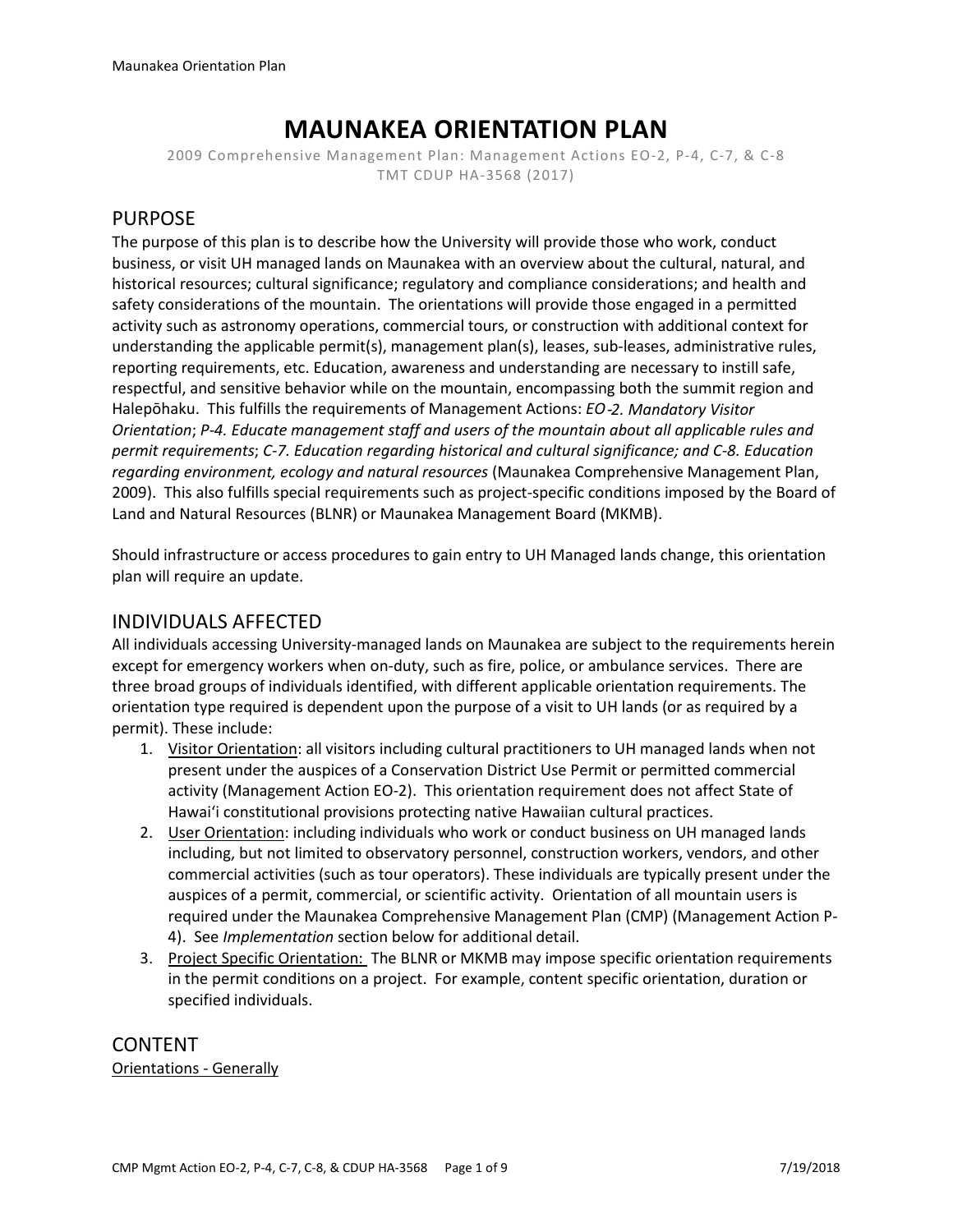For all affected individuals, these orientations shall include information on health and safety, rules and regulations, concerns regarding sensitivity of cultural and natural resources, the Natural Area Reserve, Rangers as a resource, litter and debris control, prohibitions on vehicle use off of roads, and emergency procedures. To protect cultural resources, the orientations shall inform visitors to not alter or disturb cultural artifacts and provide guidelines for appropriate behavior on Maunakea, for example altering of historic properties is prohibited by law. The orientation will also instruct visitors to stay on marked trails, avoid crushing cinders, and to pack out all trash. It shall identify requirements and provide tips on preventing the spread of invasive species. To increase public safety, the orientations shall orient visitors to the potential hazards of high altitude environments, recommend acclimation time at the VIS, and educate drivers by including information on safe driving on the Summit Access Road.

The content of the orientations shall contain information about the resources or cultural practices that are documentable, for example, information found in historical literature, interviews with individuals with familial or cultural ties to Maunakea, research or scientific literature, plans, policies, rules and regulations. The criteria and qualifications for the cultural specialist who prepares the cultural content components shall be developed in consultation with Kahu Kū Mauna, in consultation with families with lineal and historic connections to Mauna Kea, kūpuna, cultural practitioners, the Office of Hawaiian Affairs, and other Native Hawaiian groups (CMP pg7-6).

# Visitor Orientation

The orientation for visitors will require *less than* 15 minutes, will **not** include a comprehension assessment, and will briefly identify key cultural and natural resources and concerns while emphasizing appropriate behavior, safety, and best practices. This visitor orientation information will initially be available in printed brochures and made into video format for online, tour companies, Visitor Information Station, and other delivery upon demand. See CMP page 7-24 EO-2. Mandatory Visitor Orientation for additional content requirements (also copied below).

## User Orientation

The orientation for management staff and users will require approximately 45-60 minutes to complete and include content on lease, sub-lease, and permit requirements as well as best practices for construction, research, and commercial activities. Two versions shall be available, an 1) in-person orientation (including an attendance option via webinar) and 2) on-line, on-demand video. The inperson session will not include an assessment but will allow for attendees to interact with the presenter(s) and ask questions. The on-line version will include assessment questions of which 3/4 of the questions must be answered correctly to document understanding of key messages communicated in the orientation.

## Project-Specific Orientation

The BLNR or MKMB at its discretion, may impose specific conditions on a project including the content, duration, specified individuals, or other aspect of the orientation. For example, the BLNR may impose a condition requiring a minimum half or one days' training on cultural and natural resources. Projectspecific orientations will expand upon the standard *User Orientation* and include additional cultural and historical context; more in-depth review of resources, policies, rules, requirements, and best practices; and review of the project's permit-specific considerations.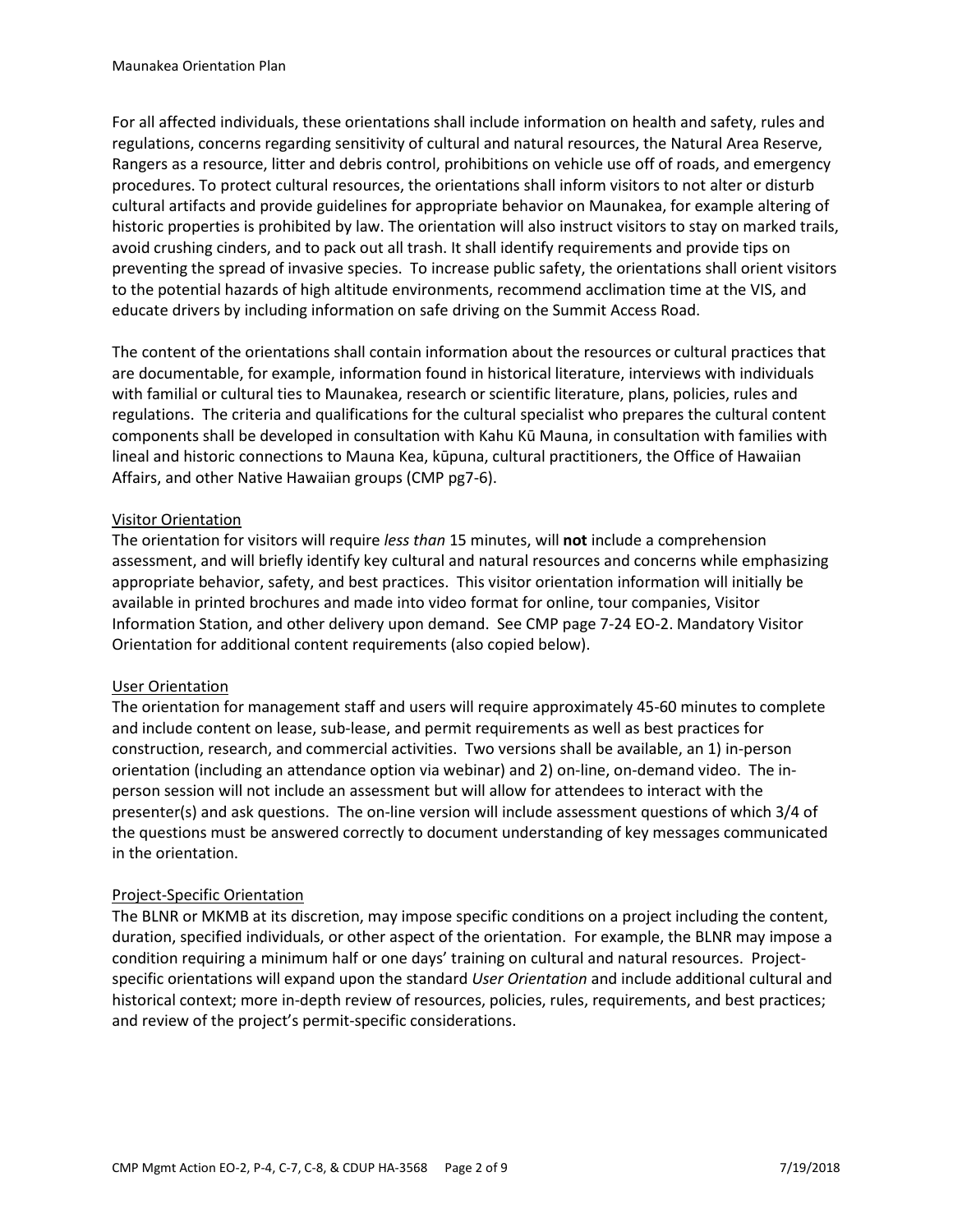# REVIEW & REVISION

Kahu Kū Mauna will be the primary entity for OMKM to solicit feedback. Initial releases of the orientation videos will typically be completed by Office of Maunakea Management (OMKM) staff. Periodic updates are anticipated, roughly concurrent with the CMP revision cycle if warranted (currently every 5 years). Other updates may also be warranted due to law, policy, or topical issue changes.

Minor revisions may be made at any time without consultation. Minor revisions include updates addressing specific laws enacted or approved policy revisions. Major updates, such as with the CMP revision cycle or additions or revisions to the cultural component will include consultation with Kahu Kū Mauna.

A mechanism for all attendees to submit feedback shall also be available, typically via a link on the OMKM website.

# IMPLEMENTATION

# Record Keeping & Certificates

For the *User* and *TMT* orientation, OMKM shall keep a record of all those who participated including name, date, type of orientation, the individual's affiliation (i.e., name of construction company, observatory, etc.) if appropriate, and email address. Certificates are provided as proof of attendance to all those attending the *User* and *TMT* orientation.

A *Visitor Orientation* record-keeping system shall be developed and implemented upon completion of suitable infrastructure improvements. Until the development the record-keeping system, individuals may voluntarily provide their names, date of the orientation, and other record keeping information for the record.

# Frequency

For individuals accessing UH managed lands, either the *User* or *Visitor* orientation is required every 3 years of all affected individuals, prior to first arriving on UH Managed lands. More frequent orientation attendance may be required, such as conditions of a Conservation District Use Permit (i.e. TMT), as established by criteria under Administrative Rules, or as directed by the Maunakea Management Board or the Department of Land and Natural Resources.

Both *User* and (eventually) *Visitor* orientations shall be available on-line, on-demand and made available to partners such as permitted tour companies for independent use provided they provide records of attendance to OMKM upon request. OMKM is not responsible for internet outages and resulting delays for those required to attend a *User Orientation*. For those requiring the *Visitor Orientation* use of printed brochures (Maunakea Heritage and Natural Resources Guide) is an accepted substitute, although the substitution may only be used when unanticipated internet outage or equipment failure precludes use of the video version.

Individuals required to undergo a *Project-Specific* orientation must attend the Project-Specific orientation once (unless specified otherwise in the permit), and must also attend the *User* orientation on the frequency condition described above as a condition of the project's permit or as required by OMKM. *Project Specific* orientations may not be scheduled at frequent or regular intervals, but may be offered, for example, quarterly. It is understood that construction and operations will occasionally include short-term, substitute, one-time visitors, etc., but all project related employees must either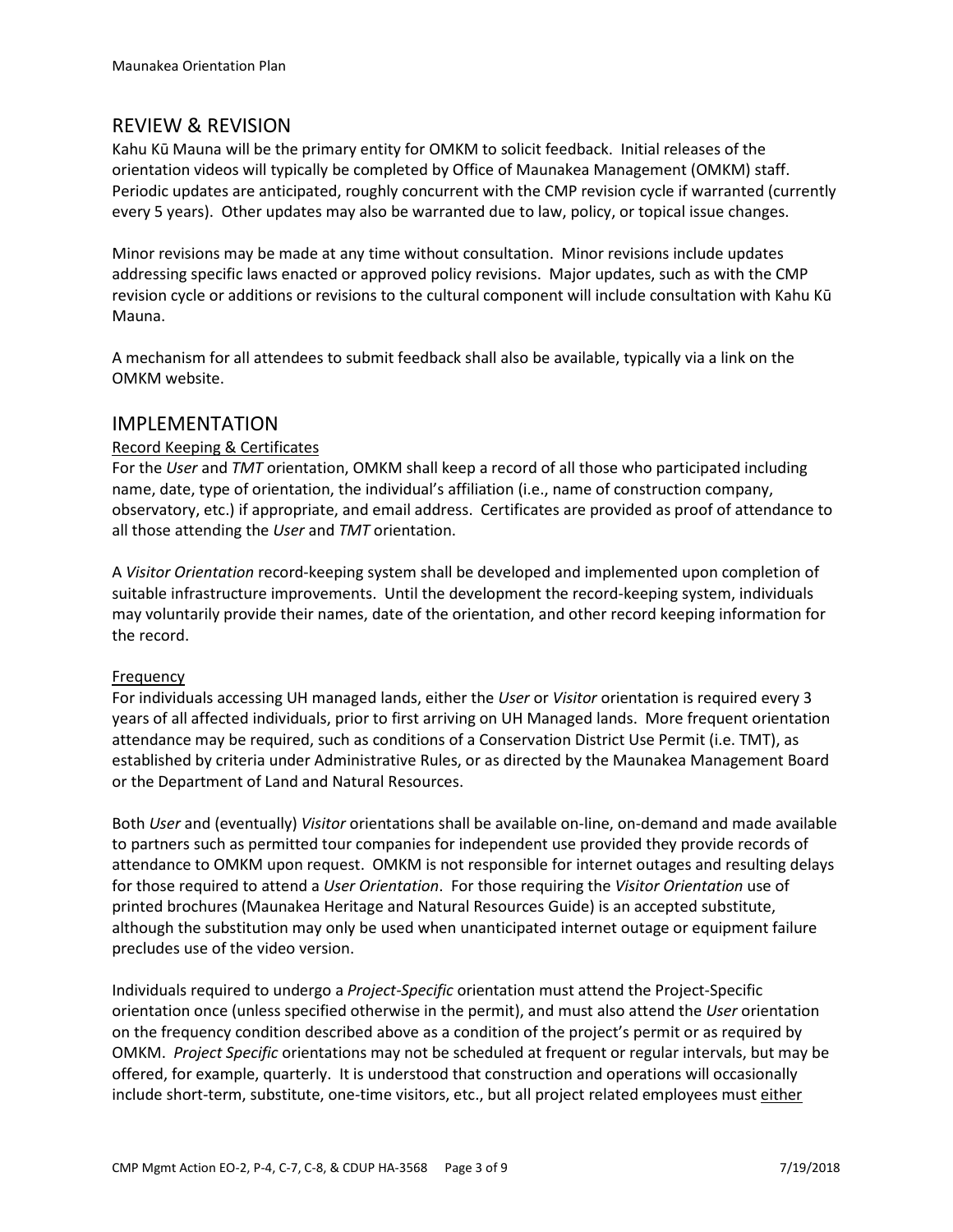attend the *User Orientation* or the *Project Specific* orientation before entering UH Managed lands on Maunakea. Regardless of the date of attendance of the *User Orientation*, individuals are required to undergo the project's specified orientation at the first opportunity.

# Common Questions

For individuals on Maunakea for work-related activities that are accompanied by Observatory staff at all times such as regulatory or safety inspectors, *potential* vendors on a site visit, *external* scientific review panels, etc.; the *Visitor Orientation* requirements may be substituted in lieu of the *User Orientation*. All others including vendors, contractors, student and faculty researchers, etc. must complete the *User Orientation* prior to arriving at Maunakea.

All individuals named on a Special Request, film permit, or similar application must complete the *Visitor*  or *User Orientation*.

For project-specific orientation requirements (for example one-day orientations), any employee affiliated with the project or applicant as defined in the *Individuals Affected* section above for 30 (thirty) or more calendar days must attend the project-specific orientation at the first opportunity. Individuals working less than 30 days may attend only the *User Orientation* before accessing UH managed lands.

# **Coordination**

A mandatory *User Orientation* shall be included as a condition of projects proposed or approved by the University (and DLNR). Attendance at the *User Orientation* (P-4) shall fulfill the requirement of a *Visitor Orientation* (EO-2); although the *Visitor Orientation* (EO-2) shall NOT fulfill the requirement of the *User Orientation* (P-4). The *Visitor Orientation* will be available at the Visitor Information Station, initially via brochures and in video format as soon as infrastructure is in place to provide a venue for viewing.

Typically, the *User Orientation* shall be presented in video format with OMKM staff present to answer questions as well as being available online, on-demand. In-person sessions may be led by a presenter rather than using the video. The *User Orientation* schedule will be posted on OMKM's website and announced via the Maunakea Road Conditions email list-serve.

Orientation schedule information and content, along with a copy of this plan, is available at the OMKM website, http://www.malamamaunakea.org/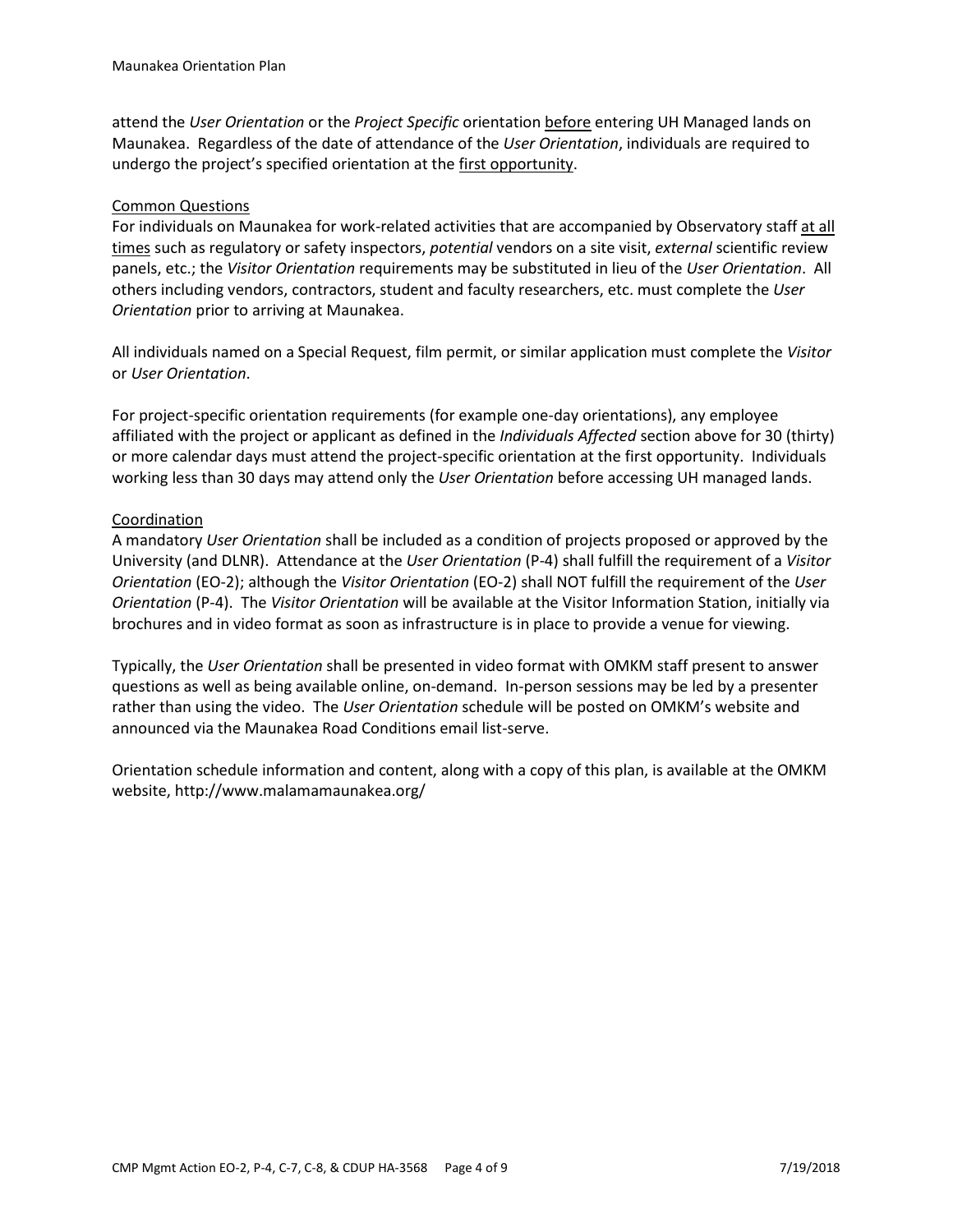# Comprehensive Management Plan References

#### Page 7-6

4. All persons involved with construction activities, including, but not limited to, the construction manager, contractors, supervisors, and all construction workers, and all persons involved in operation and maintenance activities, including, but not limited to, scientists and support staff, shall be educated about the historical and cultural significance of the Mauna Kea summit area, and shall be given training as to what constitutes respectful and sensitive behavior while on the summit area. A detailed plan for complying with this condition (including both the content of training and the procedures for implementation, including, but not limited to, a means for certifying persons who have completed the training program) shall be developed by the Office of Mauna Kea Management following consultation with Kahu Kū Mauna or other Native Hawaiians or Native Hawaiian organizations known to have cultural ties to Mauna Kea, and reviewed and approved by the Department. A specialist or specialists in the field of Native Hawaiian culture shall be selected by the Office of Mauna Kea Management with the concurrence of the Department for the purpose of implementing the compliance plan, including, but not limited to, the conduct of educational and training programs for all persons described in this condition. To be qualified for appointment to this position(s), a person shall have worked as a Native Hawaiian cultural specialist and shall be knowledgeable of the types of cultural resources and practices relating to the summit of Mauna Kea. The criteria or qualifications for the cultural specialist shall be developed in consultation with Kahu Kū Mauna, in consultation with families with lineal and historic connections to Mauna Kea, kūpuna, cultural practitioners, the Office of Hawaiian Affairs, and other Native Hawaiian groups.

## Page 7-14

1. All persons involved with construction activities, including, but not limited to, the construction manager, contractors, supervisors, and all construction workers, and all persons involved in the operation and maintenance activities, including but not limited to, scientists and support staff, shall be educated about the environment, ecology and natural resources of the Mauna Kea summit area, and shall be given training as to what constitutes appropriate behavior while on the summit area for the protection for the natural resources. A detailed plan for complying with this condition (including both the content of training and the procedures for implementation including, but not limited to, a means for certifying persons who have completed the training program) shall be developed by the Office of Mauna Kea Management following consultation with scientist and environmental organizations knowledgeable about the Mauna Kea summit area, and reviewed and approved by DLNR.

## Page 7-23

The need for a mandatory visitor orientation, similar to what is required at Hanauma Bay, Oahu, has been identified on several occasions (Group 70 International 2000; Conant et al. 2004). The education and outreach plan should outline the process and discuss a venue for mandatory visitor orientation, and community consultations should play a part in development the orientation program.

#### Page 7-24

## *EO-2. Mandatory Visitor Orientation*

One method to ensure that all visitors receive the information they need in order to better protect Mauna Kea's cultural and natural resources is to require everyone who visits the summit to participate in an orientation. The easiest form of orientation would be a video. There are several details that must be worked out before implementing an orientation program, including how often individuals would be required to attend the orientation (e.g., for each visit, annually, every five years, or each time video is updated); location of orientation (at VIS, elsewhere at Hale Pōhaku, 'Imiloa, commercial operator's vans, on the internet); and whether there will be any exceptions to requirements for an orientation. It is recommended that, at minimum, commercial tour operators and existing and potential future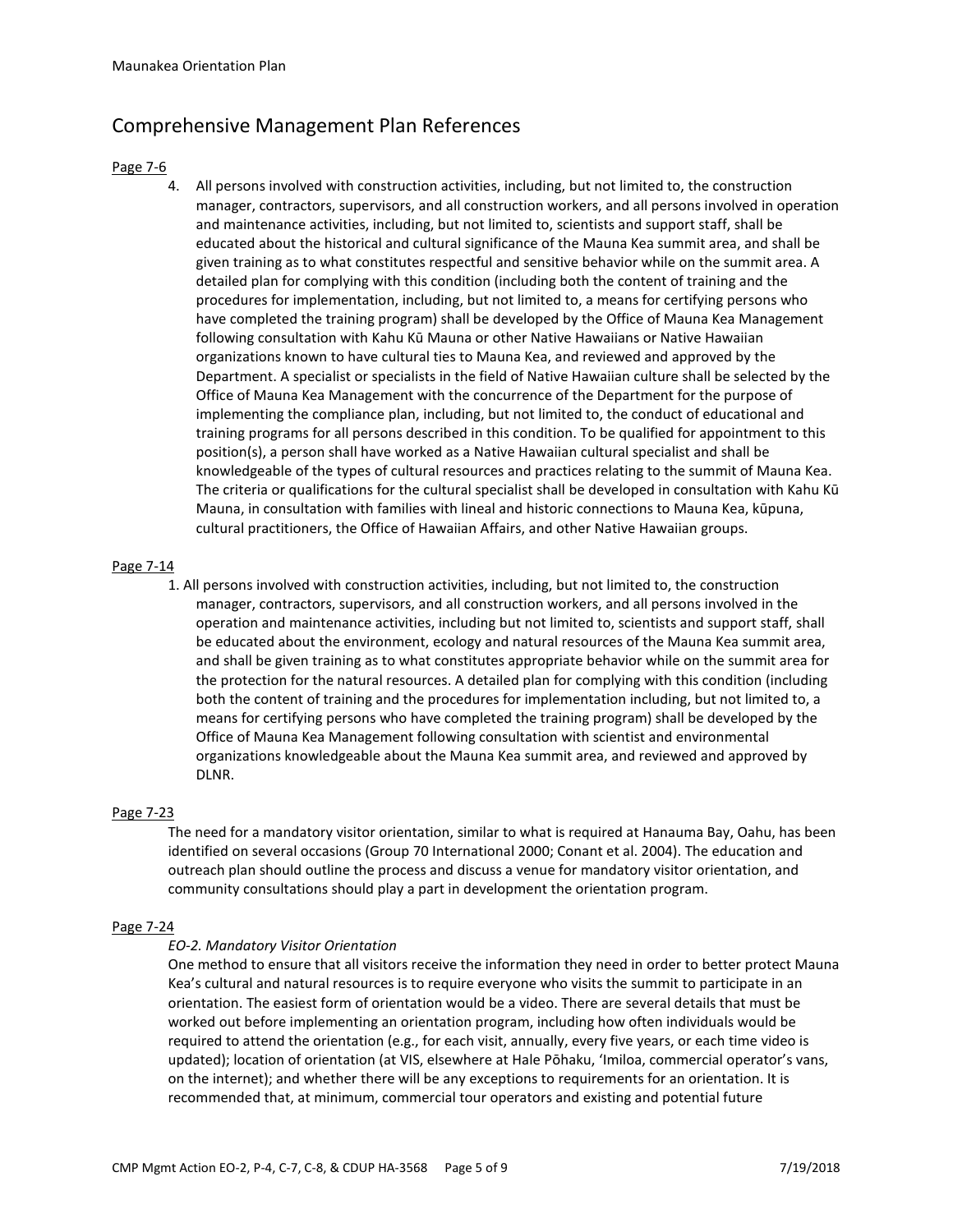observatory facilities staff be required to incorporate the orientation video into their program. This requirement can be included in the tour operators' permit conditions. Other details include working out how proof of attendance will be provided. Options include maintenance of a database of registered users, a colored armband or bracelet, a pin or button, a rear-view mirror tag, or a printed certificate with name and date of completion.

Contents of the orientation video must also be determined. At a minimum, the video should include information on health and safety, rules and regulations, concerns regarding sensitivity of cultural and natural resources, the NAR, rangers as a resource, litter and debris control, prohibitions on off-road vehicle use, and emergency procedures. To protect cultural resources, the video should inform visitors to not alter or disturb cultural artifacts, and should provide specific guidelines for culturally appropriate behavior on Mauna Kea (e.g., piling and stacking of rocks may be prohibited because it is disrespectful and "because the piles don't belong there"). Consideration should be given to providing a short reenactment of traditional cultural activities associated with Mauna Kea, as a way to increase visitor awareness of the significance of Mauna Kea to the Hawaiian people. It is recommended that the community (particularly kūpuna) be consulted in development of cultural aspects of the video. To protect natural resources, the video should inform visitors to stay on marked trails, to avoid crushing cinders, and to pack out all trash. It should also provide tips on preventing the spread of invasive species (e.g., instructing people to brush down clothes and shoes in a designated area at Hale Pōhaku prior to hiking or visiting the educational gardens). To increase public safety, the video should orient visitors to the potential hazards of high altitude environments, recommend acclimation time at the VIS, and educate drivers by including information on safe driving on the Summit Access Road.

Mandatory orientation training for tour operators, rangers, VIS staff, and volunteers should be required, regardless of whether mandatory orientation for the general public is implemented. This training program should be implemented immediately, and no rule-making authority is required to implement it.

#### Page 7-43

#### *P-8. Commercial and Special Use permits*

…. Permits shall be consistent with the provisions of the CMP, including a mandatory orientation, if implemented (see Section 7.1.3). …..

#### Page 7-51 – 7-52

#### *C-7. Education regarding historical and cultural significance*

All persons involved with the construction and installation of any future facilities including, but not limited to, the construction manager, contractors, supervisors, and all construction workers, and all persons involved in the operation and maintenance of future astronomy facilities, including, but not limited to, scientists and support staff, shall be educated about the historical and cultural significance of the Mauna Kea summit area, and shall be given training as to what constitutes respectful and sensitive behavior while on the summit area. A detailed plan for complying with this condition (including both the content of training and the procedures for implementation, including, but not limited to, a means for certifying persons who have completed the training program) shall be developed by OMKM following consultation with Kahu Kū Mauna, families with lineal and historic connections to Mauna Kea, kūpuna, cultural practitioners, the Office of Hawaiian Affairs, and other Native Hawaiian groups, and reviewed and approved by the DLNR. A specialist or specialists in the field of Native Hawaiian culture shall be selected by OMKM with the concurrence of the DLNR for the purpose of implementing the compliance plan, including, but not limited to, the conduct of educational and training programs for all persons described in this condition. To be qualified for appointment to this position(s), a person shall have worked as a Native Hawaiian cultural specialist and shall be knowledgeable of the types of cultural resources and practices relating to the summit of Mauna Kea.

*C-8. Education regarding environment, ecology and natural resources*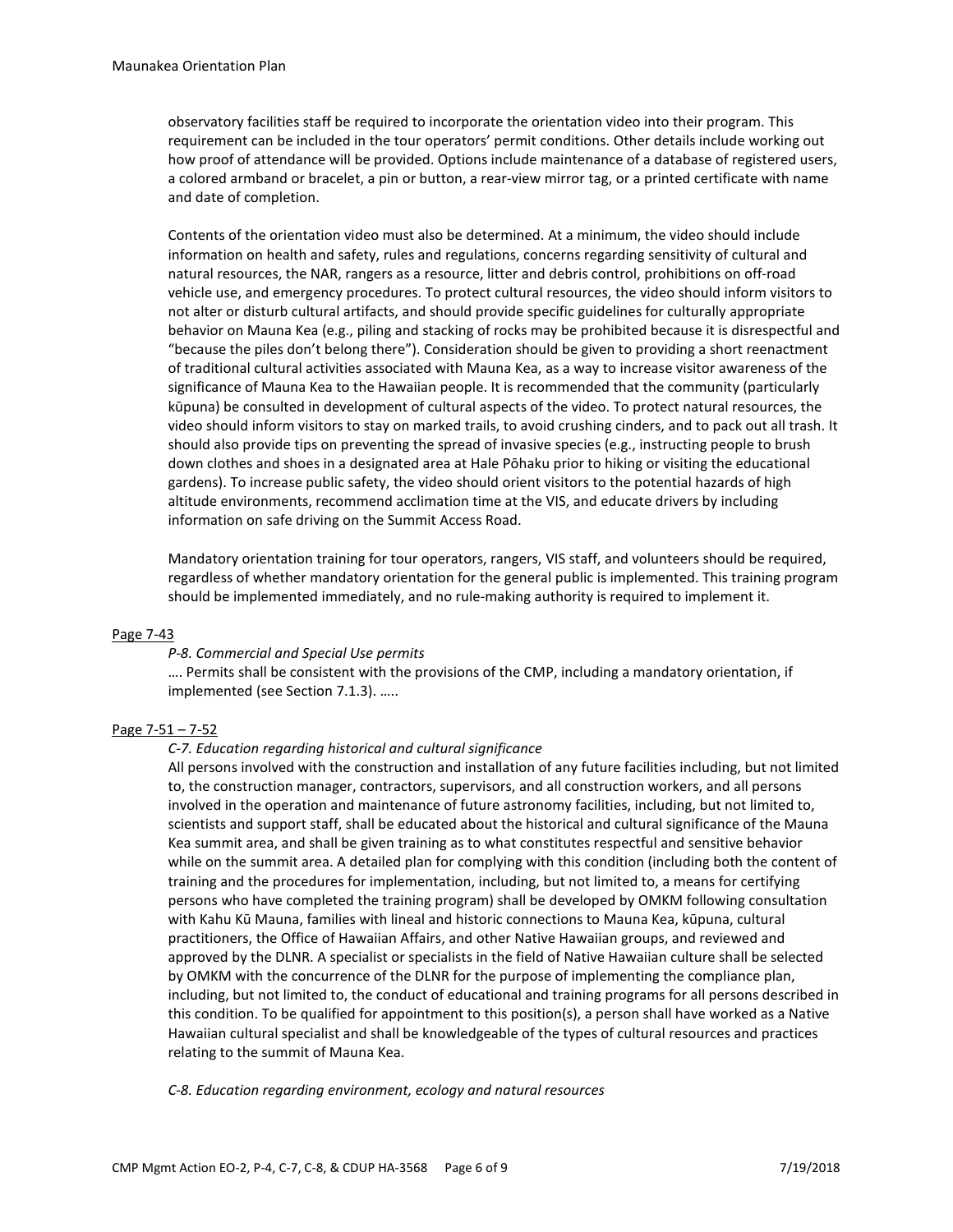All persons involved with the construction and installation of any future astronomy facilities in the UH Management Areas, including, but not limited to, the construction manager, contractors, supervisors, and all construction workers, and all persons involved in the operation and maintenance of the future astronomy facilities, including, but not limited to, scientists and support staff, shall be educated about the environment, ecology and natural resources of the Mauna Kea summit area, and shall be given training as to what constitutes appropriate behavior while on the summit area for the protection of the natural resources. A detailed plan for complying with this condition (including both the content of training and the procedures for implementation including, but not limited to, a means for certifying persons who have completed the training program) shall be developed by OMKM following consultation with scientists and environmental organizations knowledgeable about the Mauna Kea summit area, selected by OMKM, and reviewed and approved by DLNR.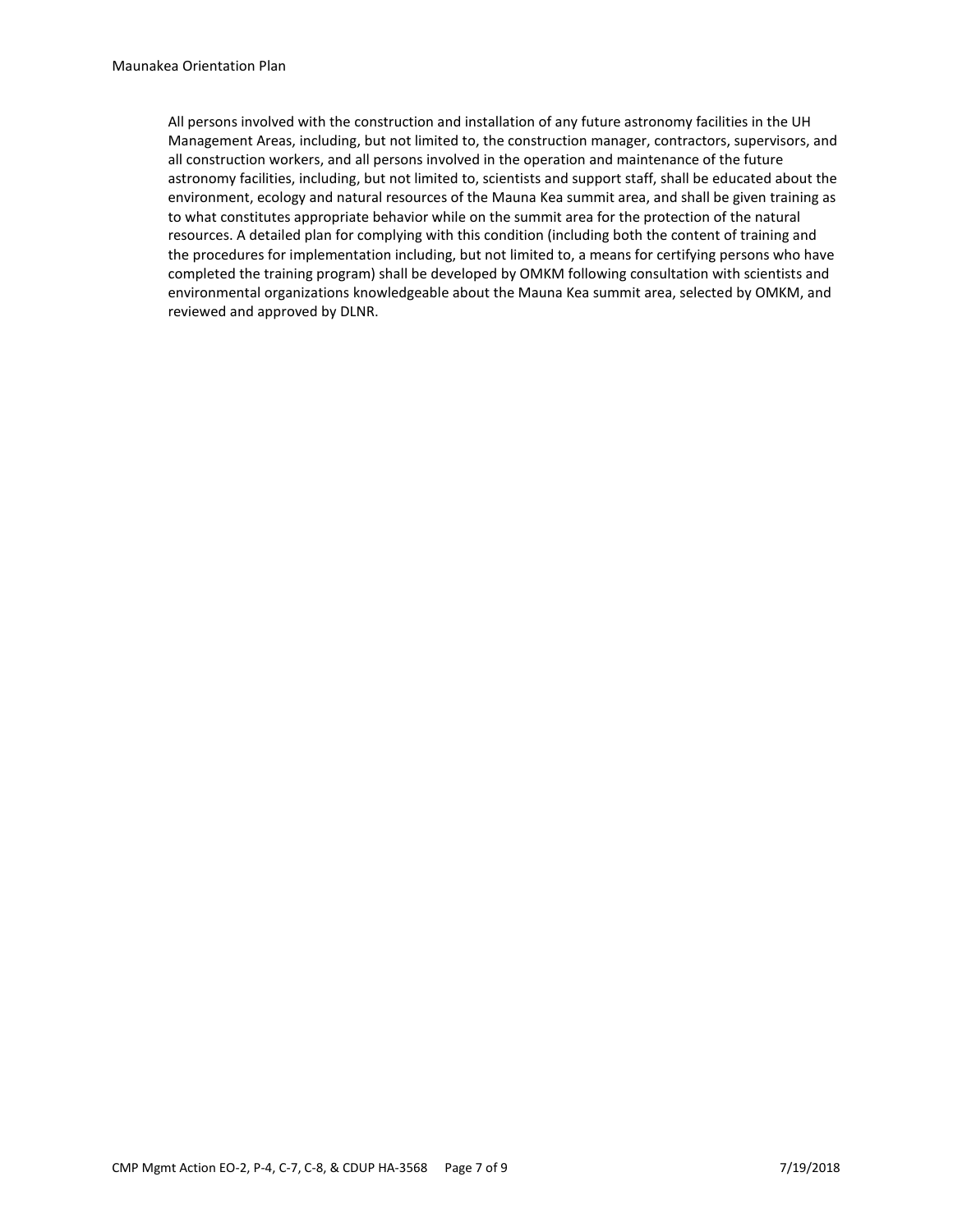# CONTENT OUTLINES

# Visitor Orientation

Scope

- Geographic Areas & Rules
- Visitor Services
- Rangers as a resource

## Cultural Heritage

- Significance
- Access
- Wahi Pana
- Appropriate Behavior
- Historic Properties (incl. find spots and burials)

#### Natural Resources

- Geology
- Cinder do not crush
- Hydrology

## User Orientation

Scope

- Community Management
- Comprehensive Management Plan
- Geographic Areas & Rules
- Astronomy
- Visitor Services
- Rangers as a resource
- Support Services

## Cultural Heritage

- Significance
- Access
- Wahi Pana
- Appropriate Behavior
- Historic Properties (incl. find spots and burials)

#### Natural Resources

- Geology
- Cinder do not crush
- **Hydrology**
- Vegetation
- Arthropods
- Soundscape & Birds

#### Best Practices

- Health & Safety
- Altitude Sickness
- Travel Recommendations & Requirements
- Cultural Protocol
- Litter & Debris
- Invasive Species Plan & Requirements
- Rules & Regulations
- No off-road driving
- Hiking stay on trails, pack out all trash
- Driving
- Emergencies
- Vegetation
- Arthropods
- Soundscape & Birds
- Non-Native Species
- Invasive Species

#### Best Practices

- Threats
- Litter & Debris
- Invasive Species Plan & Requirements
- Construction Practices
- Burial & Historic Property Protections
- Cultural Protocol
- **Safety**
- Altitude Sickness
- Travel Recommendations & Requirements
- Driving
- No off-road driving
- Hiking stay on trails, pack out all trash
- **Emergencies**
- **Reporting**